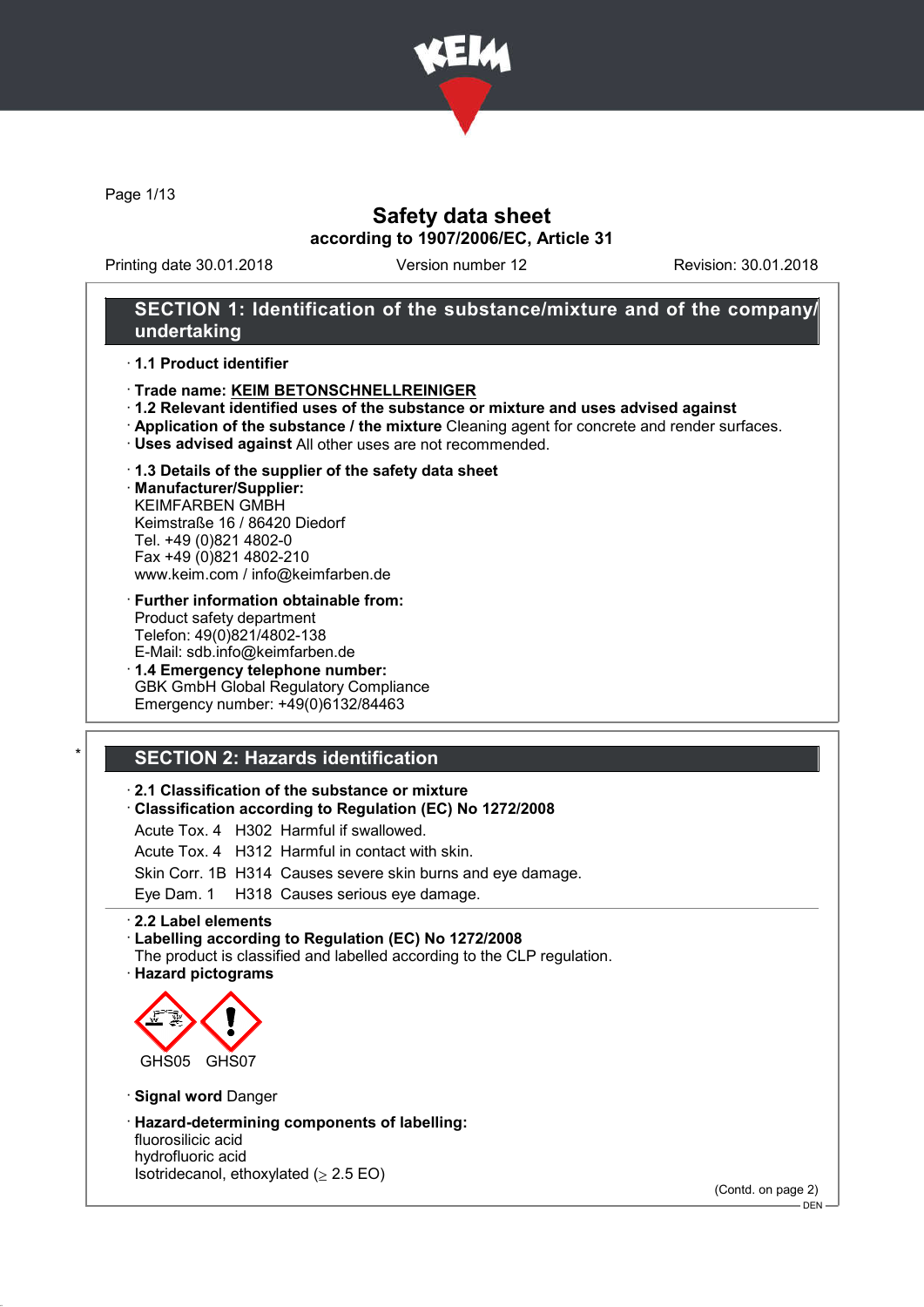

Page 2/13

# Safety data sheet according to 1907/2006/EC, Article 31

Printing date 30.01.2018 Version number 12 Revision: 30.01.2018

### Trade name: KEIM BETONSCHNELLREINIGER

|                            | (Contd. of page 1)                                                                                                                                 |
|----------------------------|----------------------------------------------------------------------------------------------------------------------------------------------------|
| $\cdot$ Hazard statements  |                                                                                                                                                    |
|                            | H302+H312 Harmful if swallowed or in contact with skin.                                                                                            |
| H314                       | Causes severe skin burns and eye damage.                                                                                                           |
| · Precautionary statements |                                                                                                                                                    |
| P <sub>102</sub>           | Keep out of reach of children.                                                                                                                     |
| P280                       | Wear protective gloves/protective clothing/eye protection/face protection.                                                                         |
| P309                       | IF exposed or if you feel unwell:                                                                                                                  |
| P315                       | Get immediate medical advice/attention.                                                                                                            |
|                            | P301+P330+P331 IF SWALLOWED: Rinse mouth. Do NOT induce vomiting.                                                                                  |
|                            | P305+P351+P338 IF IN EYES: Rinse cautiously with water for several minutes. Remove contact<br>lenses, if present and easy to do. Continue rinsing. |
|                            | P303+P361+P353 IF ON SKIN (or hair): Take off immediately all contaminated clothing. Rinse skin<br>with water [or shower].                         |
| P304+P340                  | IF INHALED: Remove person to fresh air and keep comfortable for breathing.                                                                         |
| P <sub>501</sub>           | Dispose of contents/container in accordance with local/regional/national/<br>international regulations.                                            |
| ⋅ 2.3 Other hazards        |                                                                                                                                                    |
|                            | $\cdot$ Results of PBT and vPvB assessment                                                                                                         |
| · PRT: Not annlicable.     |                                                                                                                                                    |

**PBT:** Not applicable. · vPvB: Not applicable.

# SECTION 3: Composition/information on ingredients

- · 3.2 Mixtures
- · Description: Cleaning agent based on fluorosilicic acid.

### · Dangerous components:

| CAS: 16961-83-4<br>EINECS: 241-034-8<br>Index number: 009-011-00-5                                | fluorosilicic acid<br>Skin Corr. 1B, H314; $\Diamond$ Acute Tox. 4, H302                                | 17.34% |
|---------------------------------------------------------------------------------------------------|---------------------------------------------------------------------------------------------------------|--------|
| CAS: 64-17-5<br>EINECS: 200-578-6<br>Index number: 603-002-00-5<br>Reg.nr.: 01-2119457610-43-XXXX | ethanol<br><b>Example 18 Fig. 2, H225; 4&gt; Eye Irrit. 2, H319</b>                                     | ≤2.5%  |
| CAS: 69011-36-5<br>Polymer                                                                        | Isotridecanol, ethoxylated ( $\geq$ 2.5 EO)<br>Eye Dam. 1, H318; $\Diamond$ Acute Tox. 4, H302          | ≤2.5%  |
| CAS: 7664-39-3<br>EINECS: 231-634-8<br>Index number: 009-003-00-1                                 | hydrofluoric acid<br>Acute Tox. 2, H300; Acute Tox. 1, H310; Acute<br>Tox. 2, H330; Skin Corr. 1A, H314 | 0.25%  |
|                                                                                                   | Additional information: For the wording of the listed hazard phrases refer to section 16                |        |

**dditional information:** For the wording of the listed hazard phrases refer to section 16.

## SECTION 4: First aid measures

### · 4.1 Description of first aid measures

#### · General information:

Immediately remove any clothing soiled by the product.

(Contd. on page 3)

<sup>–&</sup>lt;br>DEN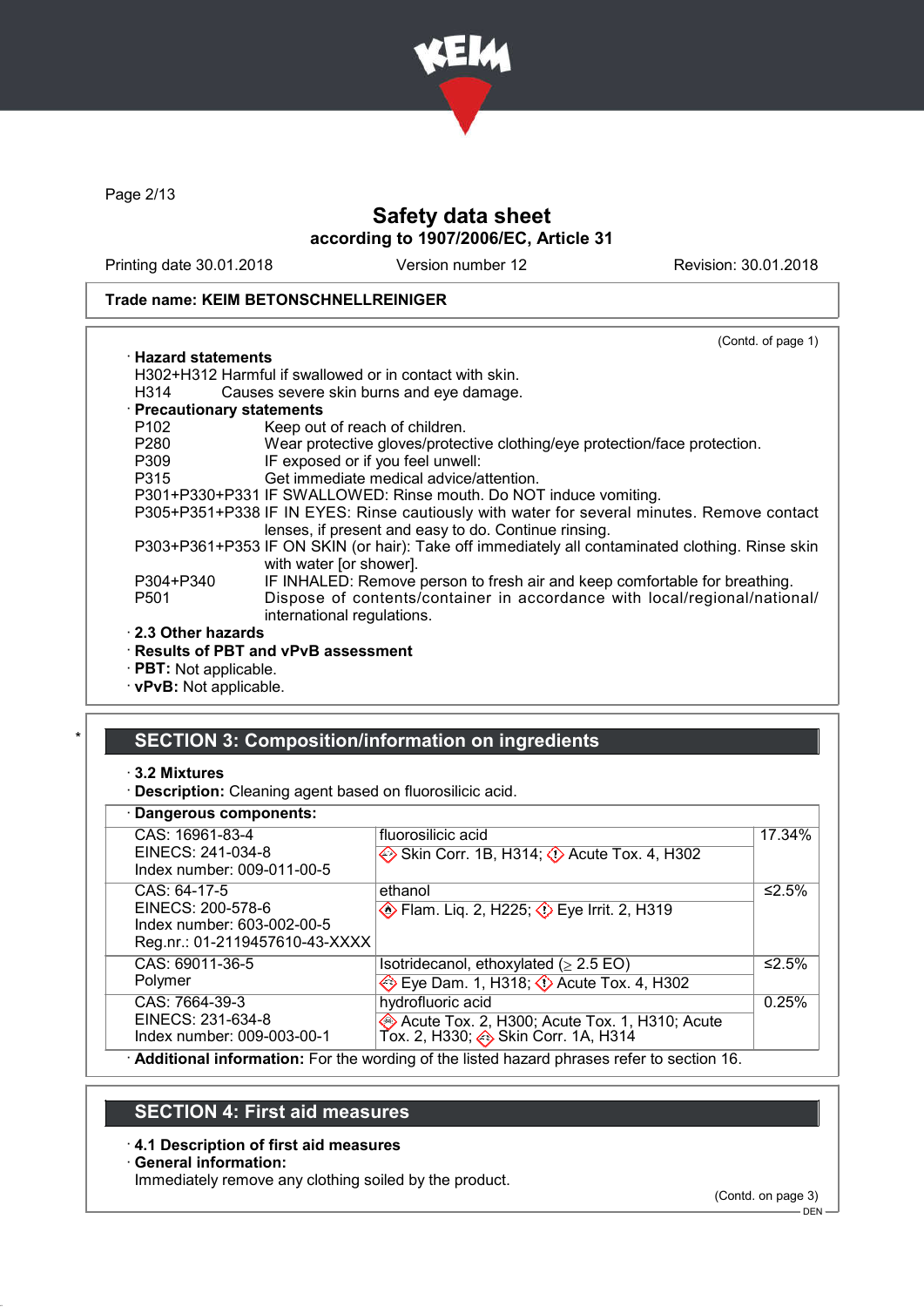

Page 3/13

# Safety data sheet according to 1907/2006/EC, Article 31

Printing date 30.01.2018 Version number 12 Revision: 30.01.2018

### Trade name: KEIM BETONSCHNELLREINIGER

|                                                                                                      | (Contd. of page 2) |
|------------------------------------------------------------------------------------------------------|--------------------|
| When seeing the doctor we suggest to present this safety data sheet.                                 |                    |
| · After inhalation:                                                                                  |                    |
| Supply fresh air or oxygen; call for doctor.                                                         |                    |
| Keep affected person warm and quiet.                                                                 |                    |
| · After skin contact:                                                                                |                    |
| Immediately wash with water and soap and rinse thoroughly.<br>Do not use solvents or thinners.       |                    |
| Rub in Ca-gluconate solution or Ca-gluconate gel immediately.                                        |                    |
| Seek medical treatment.                                                                              |                    |
| After eye contact:                                                                                   |                    |
| Rinse opened eye for several minutes under running water. Then consult a doctor.                     |                    |
| Calcium gluconate solution.                                                                          |                    |
| · After swallowing:                                                                                  |                    |
| Rinse mouth and throat well with water.                                                              |                    |
| Do not induce vomiting; call for medical help immediately.                                           |                    |
| give to drink calcium gluconate solution                                                             |                    |
| 4.2 Most important symptoms and effects, both acute and delayed                                      |                    |
| No further relevant information available.                                                           |                    |
| $\cdot$ 4.3 Indication of any immediate medical attention and special treatment needed               |                    |
| No further relevant information available.                                                           |                    |
|                                                                                                      |                    |
|                                                                                                      |                    |
| <b>SECTION 5: Firefighting measures</b>                                                              |                    |
| ⋅ 5.1 Extinguishing media                                                                            |                    |
| · Suitable extinguishing agents:                                                                     |                    |
| Product itself does not burn. Co-ordinate fire-fighting measures to the fire surroundings.           |                    |
| 5.2 Special hazards arising from the substance or mixture                                            |                    |
| In case of fire, the following can be released:                                                      |                    |
| Hydrogen fluoride (HF)                                                                               |                    |
| silicon tetrafluoride                                                                                |                    |
| Formation of toxic gases is possible during heating or in case of fire.                              |                    |
| 5.3 Advice for firefighters                                                                          |                    |
| · Protective equipment:                                                                              |                    |
| Wear self-contained respiratory protective device.                                                   |                    |
| Wear fully protective suit.                                                                          |                    |
| · Additional information                                                                             |                    |
| Cool endangered receptacles with water spray.                                                        |                    |
| Dispose of fire debris and contaminated fire fighting water in accordance with official regulations. |                    |
| In case of fire do not breathe smoke, fumes and vapours.                                             |                    |

# SECTION 6: Accidental release measures

· 6.1 Personal precautions, protective equipment and emergency procedures Wear protective clothing.

Keep people at a distance and stay on the windward side.

Avoid contact with skin and eyes.

(Contd. on page 4)

 $-$  DEN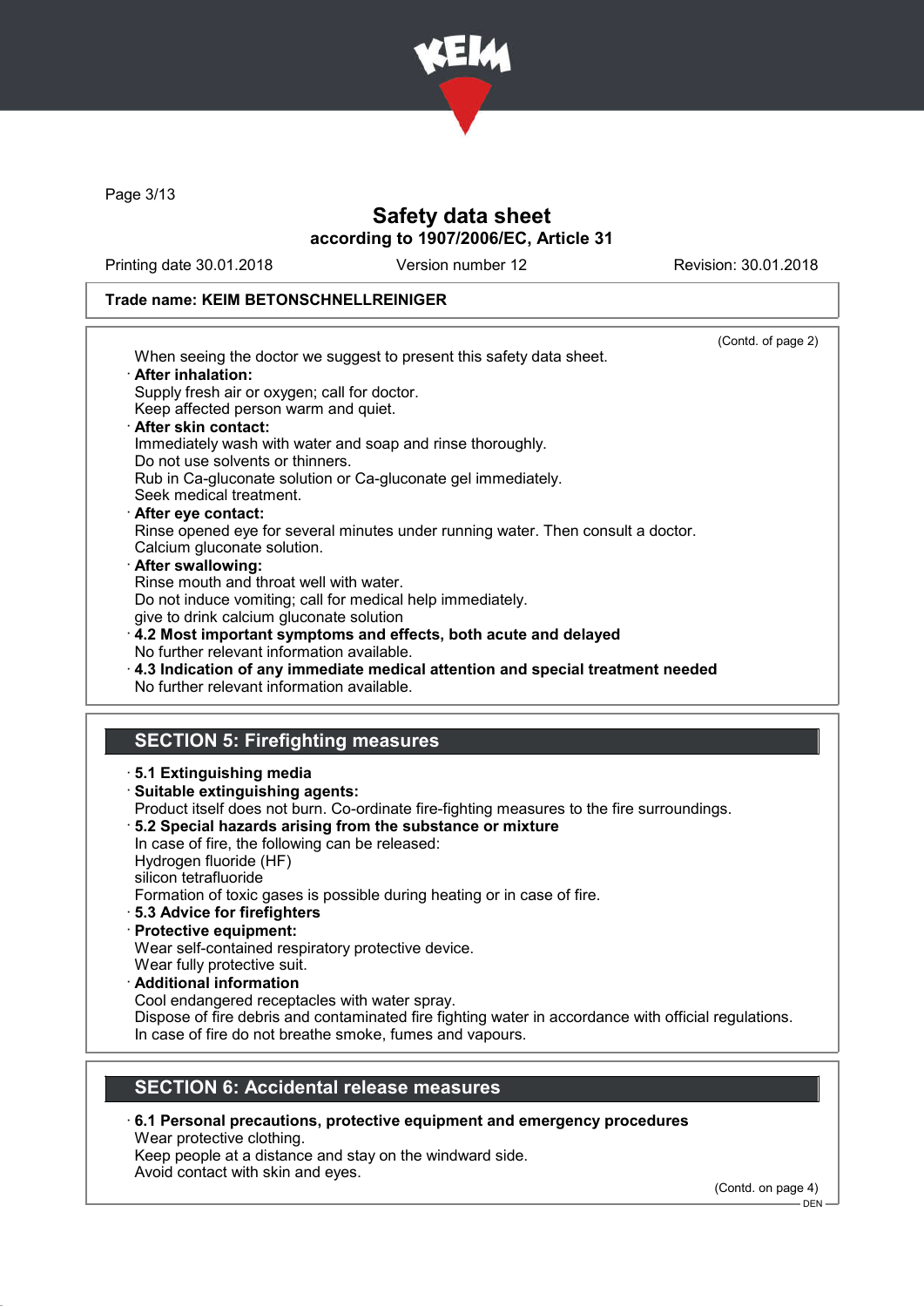

Page 4/13

## Safety data sheet according to 1907/2006/EC, Article 31

Printing date 30.01.2018 Version number 12 Revision: 30.01.2018

#### Trade name: KEIM BETONSCHNELLREINIGER

(Contd. of page 3) · 6.2 Environmental precautions: Do not allow product to reach soil, sewage system or any water course. Follow local governmental rules and regulations. Inform respective authorities in case of seepage into water course or sewage system. Dilute with plenty of water. · 6.3 Methods and material for containment and cleaning up: Absorb with liquid-binding material (sand, diatomite, acid binders, universal binders, sawdust). Fill in labelled, lockable containers. Use neutralising agent. Dispose contaminated material as waste according to item 13. Ensure adequate ventilation. Clear contaminated areas thoroughly. 6.4 Reference to other sections See Section 7 for information on safe handling. See Section 8 for information on personal protection equipment. See Section 13 for disposal information.

### SECTION 7: Handling and storage

· 7.1 Precautions for safe handling Avoid contact with skin and eyes. Do not inhale aerosols. Keep receptacles tightly sealed. Ensure good ventilation/exhaustion at the workplace. See item 8 for information about suitable protective equipment and technical precautions. Respect the protection rules. Information about fire - and explosion protection: The product is not flammable. No special measures required. · 7.2 Conditions for safe storage, including any incompatibilities · Storage: Requirements to be met by storerooms and receptacles: Keep in the original containers in a cool and dry place. Store only in unopened original receptacles. Drip pan to be provided. Information about storage in one common storage facility: Do not store together with alkalis (caustic solutions). Store away from metals. · Further information about storage conditions: Protect from frost. Keep container tightly sealed. Protect from heat and direct sunlight.

· Storage class: 8B

· 7.3 Specific end use(s) No further relevant information available.

(Contd. on page 5)

DEN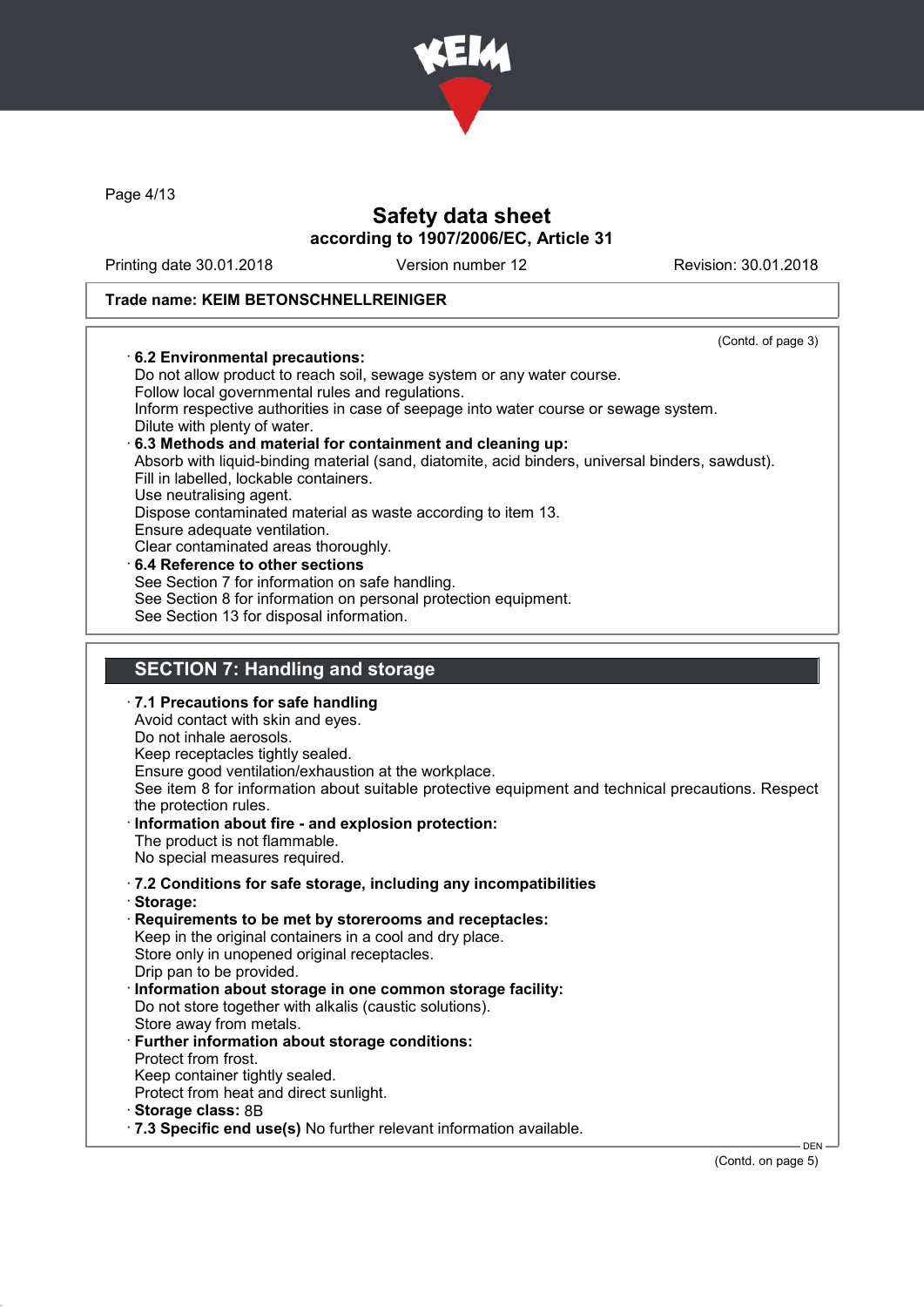

Page 5/13

# Safety data sheet according to 1907/2006/EC, Article 31

Printing date 30.01.2018 Version number 12 Revision: 30.01.2018

## Trade name: KEIM BETONSCHNELLREINIGER

(Contd. of page 4)

|                 | Ingredients with limit values that require monitoring at the workplace:                                                                                                                                                                                                       |                                          |
|-----------------|-------------------------------------------------------------------------------------------------------------------------------------------------------------------------------------------------------------------------------------------------------------------------------|------------------------------------------|
| 64-17-5 ethanol |                                                                                                                                                                                                                                                                               |                                          |
|                 | AGW (Germany) Long-term value: 960 mg/m <sup>3</sup> , 500 ppm<br>$2(II);$ DFG, Y                                                                                                                                                                                             |                                          |
|                 | 7664-39-3 hydrofluoric acid                                                                                                                                                                                                                                                   |                                          |
|                 | AGW (Germany) Long-term value: 0.83 mg/m <sup>3</sup> , 1 ppm<br>2(I); DFG, EU, Y, H                                                                                                                                                                                          |                                          |
| <b>DNELs</b>    |                                                                                                                                                                                                                                                                               |                                          |
| 64-17-5 ethanol |                                                                                                                                                                                                                                                                               |                                          |
| Oral            | Long-term - systemic effects, consumer                                                                                                                                                                                                                                        | 87 mg/kg/day (consumer)                  |
| Dermal          | Long-term - systemic effects, worker                                                                                                                                                                                                                                          | 343 mg/kg bw/day (worker)                |
|                 | Long-term - systemic effects, consumer                                                                                                                                                                                                                                        | 206 mg/kg/day (consumer)                 |
|                 | Inhalative Acute - local effects, worker                                                                                                                                                                                                                                      | 1,900 (worker)                           |
|                 | Acute - local effects, consumer                                                                                                                                                                                                                                               | 950 mg/m <sup>3</sup> (consumer)         |
|                 | Long-term - systemic effects, worker                                                                                                                                                                                                                                          | 950 mg/m <sup>3</sup> (worker)           |
|                 | Long-term - systemic effects, consumer<br>114 mg/m <sup>3</sup> (consumer)                                                                                                                                                                                                    |                                          |
| · PNECs         |                                                                                                                                                                                                                                                                               |                                          |
| 64-17-5 ethanol |                                                                                                                                                                                                                                                                               |                                          |
|                 | Aquatic compartment - freshwater                                                                                                                                                                                                                                              | 0.96 mg/l (freshwater)                   |
|                 | Aquatic compartment - marine water                                                                                                                                                                                                                                            | 0.79 mg/l (marine water)                 |
|                 | Aquatic compartment - water, intermittent releases 2.75 mg/l (not specified)                                                                                                                                                                                                  |                                          |
|                 | Aquatic compartment - sediment in freshwater                                                                                                                                                                                                                                  | 3.6 mg/kg sed dw (sediment fresh water)  |
|                 | Aquatic compartment - sediment in marine water                                                                                                                                                                                                                                | 2.9 mg/kg sed dw (sediment marine water) |
|                 | Terrestrial compartment - soil                                                                                                                                                                                                                                                | 0.63 mg/kg dw (soil)                     |
|                 | Sewage treatment plant                                                                                                                                                                                                                                                        | 580 mg/l (sewage treatment plant)        |
|                 | Ingredients with biological limit values:                                                                                                                                                                                                                                     |                                          |
|                 | 7664-39-3 hydrofluoric acid                                                                                                                                                                                                                                                   |                                          |
|                 | BGW (Germany) 7.0 mg/g Kreatinin<br>Untersuchungsmaterial: Urin<br>Probennahmezeitpunkt: Expositionsende bzw. Schichtende<br>Parameter: Fluorid<br>4.0 mg/g Kreatinin<br>Untersuchungsmaterial: Urin<br>Probennahmezeitpunkt: vor nachfolgender Schicht<br>Parameter: Fluorid |                                          |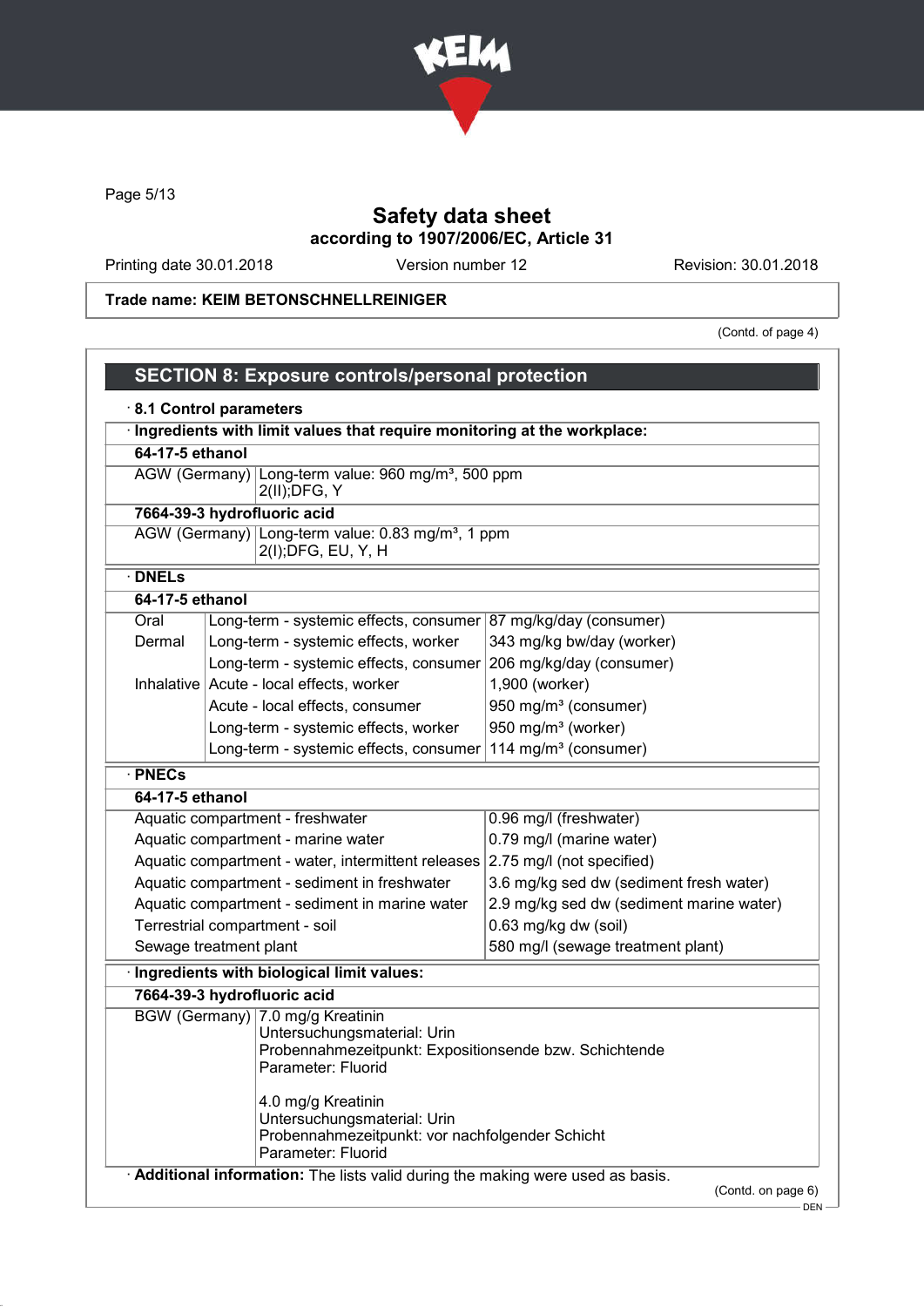

Page 6/13

# Safety data sheet according to 1907/2006/EC, Article 31

Printing date 30.01.2018 Version number 12 Revision: 30.01.2018

DEN

## Trade name: KEIM BETONSCHNELLREINIGER

| Immediately remove all soiled and contaminated clothing                                              |
|------------------------------------------------------------------------------------------------------|
|                                                                                                      |
| Use suitable respiratory protective device only when aerosol or mist is formed.                      |
|                                                                                                      |
|                                                                                                      |
|                                                                                                      |
|                                                                                                      |
|                                                                                                      |
|                                                                                                      |
|                                                                                                      |
|                                                                                                      |
|                                                                                                      |
| The selection of the suitable gloves does not only depend on the material, but also on further marks |
| of quality and varies from manufacturer to manufacturer. As the product is a preparation of several  |
| substances, the resistance of the glove material can not be calculated in advance and has therefore  |
|                                                                                                      |
|                                                                                                      |
|                                                                                                      |
| The determined penetration times according to EN 374 part III are not performed under practical      |
| conditions. Therefore a maximum wearing time, which corresponds to 50% of the penetration time,      |
|                                                                                                      |
| The exact break trough time has to be found out by the manufacturer of the protective gloves and     |
|                                                                                                      |
|                                                                                                      |
|                                                                                                      |
|                                                                                                      |
|                                                                                                      |
| · Limitation and supervision of exposure into the environment See Section 12 and 6.2                 |
|                                                                                                      |
| <b>SECTION 9: Physical and chemical properties</b>                                                   |
| 9.1 Information on basic physical and chemical properties                                            |
|                                                                                                      |
|                                                                                                      |
|                                                                                                      |
| transparent colourless                                                                               |
|                                                                                                      |
| Not determined.                                                                                      |
| (Contd. on page 7)                                                                                   |
|                                                                                                      |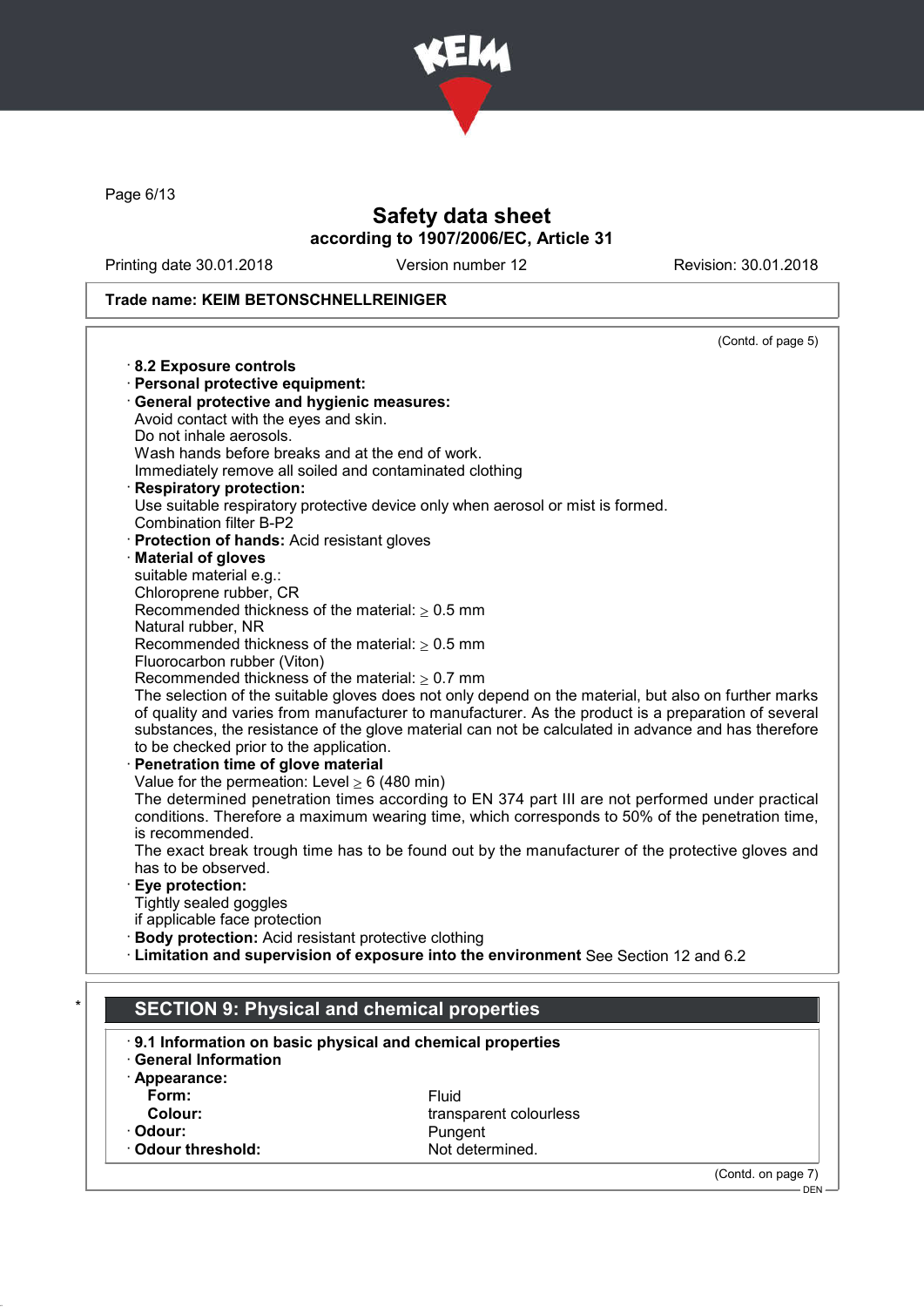

Page 7/13

## Safety data sheet according to 1907/2006/EC, Article 31

Printing date 30.01.2018 Version number 12 Revision: 30.01.2018

#### Trade name: KEIM BETONSCHNELLREINIGER

|                                                  | (Contd. of page 6)                                                              |
|--------------------------------------------------|---------------------------------------------------------------------------------|
| $\cdot$ pH-value at 20 $\degree$ C:              | ~1                                                                              |
| Change in condition                              |                                                                                 |
| <b>Melting point/freezing point:</b>             | Undetermined.                                                                   |
| Initial boiling point and boiling range: ~100 °C |                                                                                 |
| · Flash point:                                   | Not applicable.                                                                 |
| · Flammability (solid, gas):                     | Not applicable.                                                                 |
| Ignition temperature:                            | Not determined.                                                                 |
| <b>Decomposition temperature:</b>                | Not determined.                                                                 |
| · Auto-ignition temperature:                     | Product is not selfigniting.                                                    |
| <b>Explosive properties:</b>                     | Product does not present an explosion hazard.                                   |
| <b>Explosion limits:</b>                         |                                                                                 |
| Lower:                                           | Not applicable.                                                                 |
| Upper:                                           | Not applicable.                                                                 |
| Oxidising properties                             | Not applicable.                                                                 |
| Vapour pressure at 20 °C:                        | $~23$ hPa                                                                       |
| Density at 20 °C:                                | $1,1-1,2$ g/cm <sup>3</sup>                                                     |
| · Relative density                               | Not determined.                                                                 |
| · Vapour density                                 | Not applicable.                                                                 |
| <b>Evaporation rate</b>                          | Not applicable.                                                                 |
| · Solubility in / Miscibility with               |                                                                                 |
| water:                                           | Fully miscible.                                                                 |
| · Partition coefficient: n-octanol/water:        | Not applicable.                                                                 |
| · Viscosity:                                     |                                                                                 |
| Dynamic:                                         | Not determined.                                                                 |
| Kinematic:                                       | Not determined.                                                                 |
| ⋅ 9.2 Other information                          | * The values are for freshly produced material and may<br>change with the time. |

# SECTION 10: Stability and reactivity

· 10.1 Reactivity No further relevant information available.

· 10.2 Chemical stability Stable under normal conditions of storage and use.

- · Thermal decomposition / conditions to be avoided:
- To avoid thermal decomposition do not overheat.
- · 10.3 Possibility of hazardous reactions

Violent reactions with strong alkalis and oxidising agents.

Reacts with light alloys to form hydrogen.

Corrosive action on metals.

· 10.4 Conditions to avoid No further relevant information available.

(Contd. on page 8)

DEN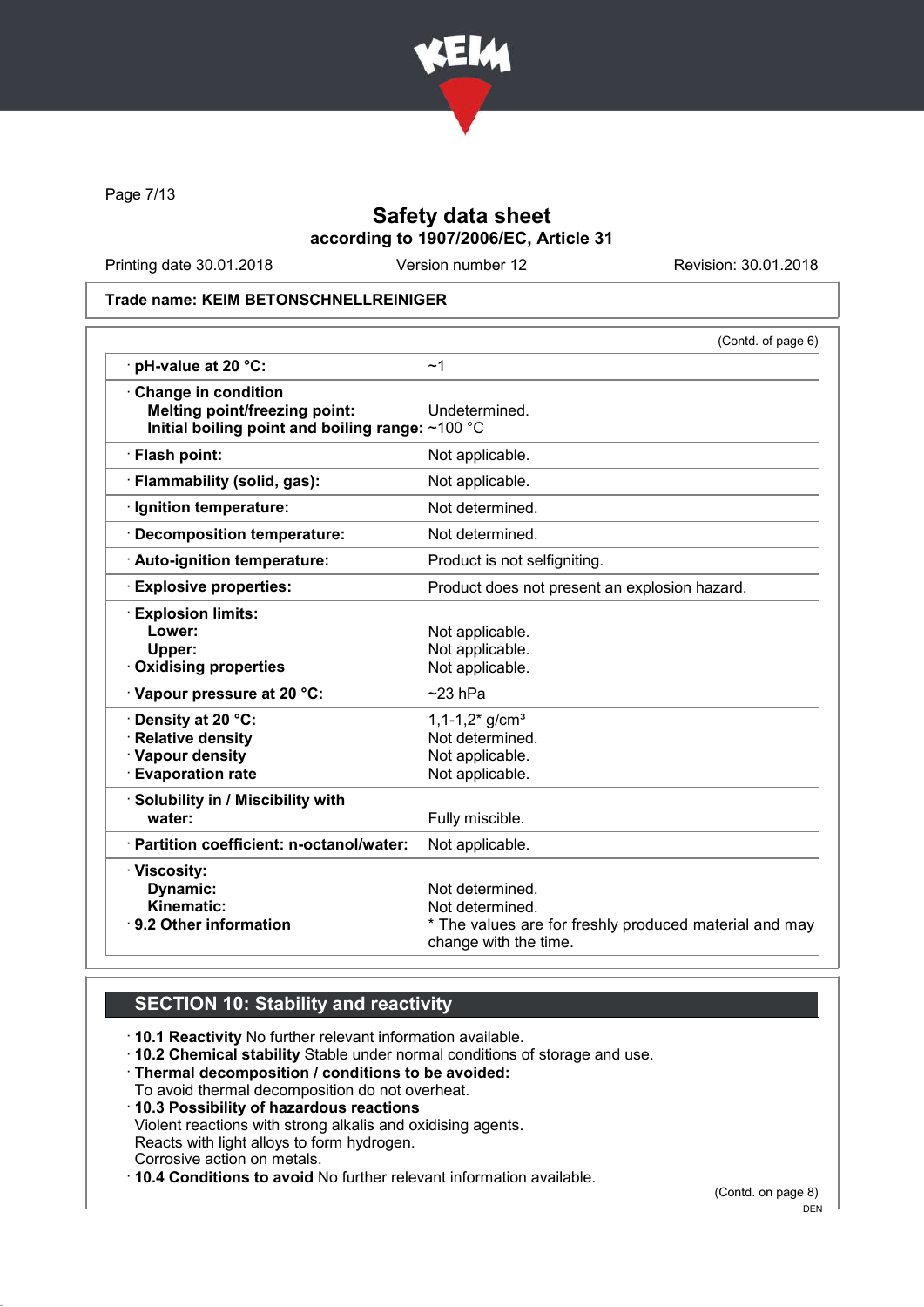

Page 8/13

## Safety data sheet according to 1907/2006/EC, Article 31

Printing date 30.01.2018 Version number 12 Revision: 30.01.2018

#### Trade name: KEIM BETONSCHNELLREINIGER

(Contd. of page 7)

#### · 10.5 Incompatible materials: Bases Metals · 10.6 Hazardous decomposition products: In case of fire, the following can be released: Hydrogen fluoride silicon tetrafluoride

No hazardous decomposition products if stored and handled as prescribed.

### **SECTION 11: Toxicological information**

#### · 11.1 Information on toxicological effects

- · Acute toxicity
- Harmful if swallowed or in contact with skin.

| <b>LD/LC50 values relevant for classification:</b>     |                                       |  |  |
|--------------------------------------------------------|---------------------------------------|--|--|
| 16961-83-4 fluorosilicic acid                          |                                       |  |  |
| LD50                                                   | 430 mg/kg (rat)                       |  |  |
| 64-17-5 ethanol                                        |                                       |  |  |
| LD50                                                   | 10,470 mg/kg (rat)                    |  |  |
| LD <sub>50</sub>                                       | >2,000 mg/kg (rabbit)                 |  |  |
|                                                        | Inhalative $ LC50/4 h 38 mg/l$ (rat)  |  |  |
| 69011-36-5 Isotridecanol, ethoxylated ( $\geq$ 2.5 EO) |                                       |  |  |
| LD50                                                   | >300-2,000 mg/kg (rat)                |  |  |
| LD50                                                   | $>2,000$ mg/kg (rabbit)               |  |  |
| <b>NOAEL</b>                                           | 50 mg/kg (rat)                        |  |  |
| 7664-39-3 hydrofluoric acid                            |                                       |  |  |
|                                                        | Inhalative $LC$ 50/1h 0.82 mg/l (rat) |  |  |
|                                                        |                                       |  |  |

#### · Primary irritant effect:

· Skin corrosion/irritation

Causes severe skin burns and eye damage.

- · Serious eye damage/irritation
- Causes serious eye damage.
- · during inhalation: Irritant effect possible.
- · during swallowing:
- Swallowing will lead to a caustic effect on mouth and throat and to the danger of perforation of esophagus and stomach.

Respiratory or skin sensitisation Based on available data, the classification criteria are not met.

- · Other information (about experimental toxicology):
- Experimental analysis are not available.

The product was not tested. The statements on toxicology have been derived from the properties of the individual components.

- · CMR effects (carcinogenity, mutagenicity and toxicity for reproduction) not applicable
- · Germ cell mutagenicity Based on available data, the classification criteria are not met.
- · Carcinogenicity Based on available data, the classification criteria are not met.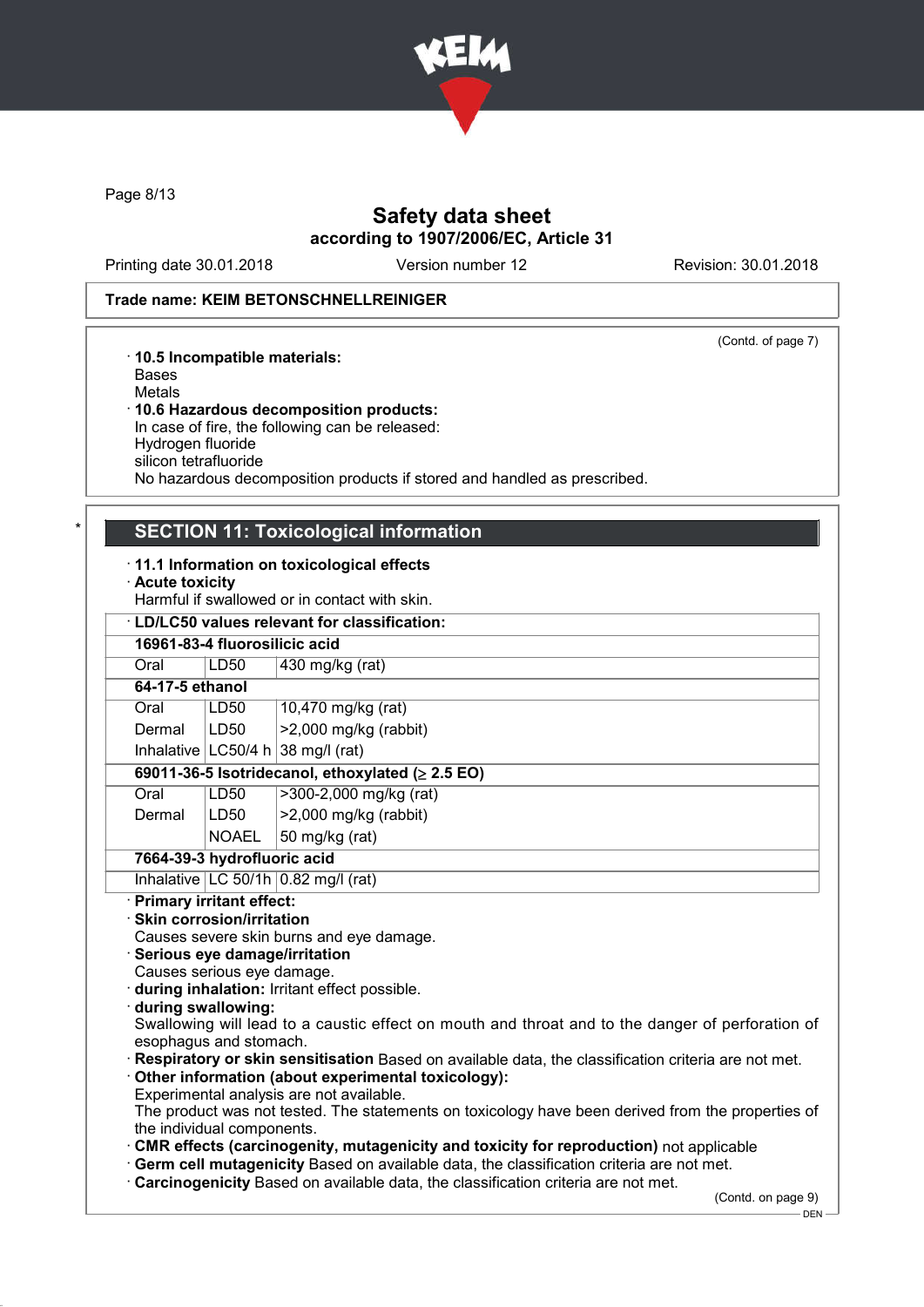

Page 9/13

## Safety data sheet according to 1907/2006/EC, Article 31

Printing date 30.01.2018 Version number 12 Revision: 30.01.2018

### Trade name: KEIM BETONSCHNELLREINIGER

**SECTION 12: Ecological information** 

(Contd. of page 8)

· Reproductive toxicity Based on available data, the classification criteria are not met.

- · STOT-single exposure Based on available data, the classification criteria are not met.
- · STOT-repeated exposure Based on available data, the classification criteria are not met.
- · Aspiration hazard Based on available data, the classification criteria are not met.

| · Aquatic toxicity:           |                                                                                                                                                                                                                                      |  |
|-------------------------------|--------------------------------------------------------------------------------------------------------------------------------------------------------------------------------------------------------------------------------------|--|
| 16961-83-4 fluorosilicic acid |                                                                                                                                                                                                                                      |  |
| LC 50/96 h                    | 65 mg/l (fish)                                                                                                                                                                                                                       |  |
| EC <sub>0</sub>               | 10 mg/l (algae) (96h)                                                                                                                                                                                                                |  |
|                               | 100 mg/l (bacteria)                                                                                                                                                                                                                  |  |
| 64-17-5 ethanol               |                                                                                                                                                                                                                                      |  |
| EC 50/48h                     | >1,000 mg/l (bacteria)                                                                                                                                                                                                               |  |
|                               | >5,000 mg/l (daphnia)                                                                                                                                                                                                                |  |
| EC 50/72 h                    | $>100$ mg/l (algae)                                                                                                                                                                                                                  |  |
| LC 50/96 h                    | >2,000 mg/l (fish)                                                                                                                                                                                                                   |  |
|                               | 69011-36-5 Isotridecanol, ethoxylated ( $\geq$ 2.5 EO)                                                                                                                                                                               |  |
| <b>NOEC</b>                   | $1.73$ mg/l (fish)                                                                                                                                                                                                                   |  |
|                               | 2.5 mg/l (daphnia) (OECD Prüfrichtlinie 211)                                                                                                                                                                                         |  |
| <b>NOEC</b>                   | 220 mg/kg (bacteria)                                                                                                                                                                                                                 |  |
|                               | 10 mg/kg (plants) (OECD Prüfrichtlinie 208)                                                                                                                                                                                          |  |
| EC 50/48h (static)            | >1-10 mg/l (daphnia) (OECD 202)                                                                                                                                                                                                      |  |
| EC 50/72 h (static)           | >1 mg/l (algae) (OECD 201)                                                                                                                                                                                                           |  |
| <b>EC 50</b>                  | 140 mg/l (activated sludge)                                                                                                                                                                                                          |  |
| LC 50/96 h                    | >1-10 mg/l (fish) (OECD 203)                                                                                                                                                                                                         |  |
| EC 10 (static)                | >1-10 mg/l (algae) (OECD 201)                                                                                                                                                                                                        |  |
| 7664-39-3 hydrofluoric acid   |                                                                                                                                                                                                                                      |  |
| <b>NOEC</b>                   | 231 mg/l (bacteria) (16h)                                                                                                                                                                                                            |  |
| EC 50/48h                     | 97 mg/l (daphnia)                                                                                                                                                                                                                    |  |
| EC 50/96h                     | 43 mg/l (algae)                                                                                                                                                                                                                      |  |
| LC 50/96 h                    | 51 mg/l (fish)                                                                                                                                                                                                                       |  |
| LC 50/48h                     | 299 mg/l (fish)                                                                                                                                                                                                                      |  |
|                               | · 12.2 Persistence and degradability No further relevant information available.<br>· 12.3 Bioaccumulative potential No further relevant information available.<br>. 12.4 Mobility in soil No further relevant information available. |  |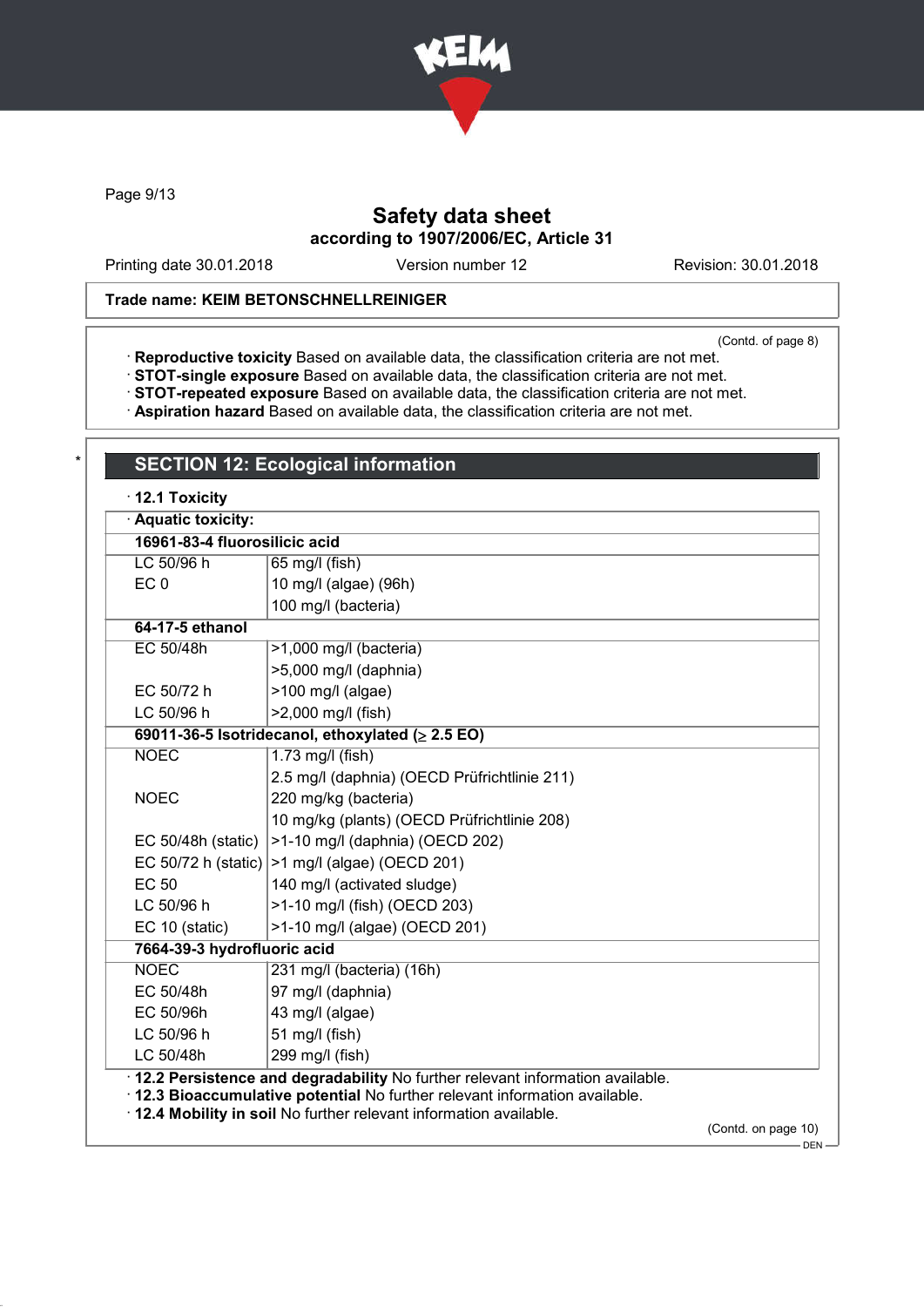

Page 10/13

## Safety data sheet according to 1907/2006/EC, Article 31

Printing date 30.01.2018 Version number 12 Revision: 30.01.2018

(Contd. of page 9)

#### Trade name: KEIM BETONSCHNELLREINIGER

#### · Additional ecological information:

· AOX-indication:

Due to the substance of content which do not include organic jointed halogens, the product can not take influence on the AOX-load of the waste water.

· According to the formulation contains the following heavy metals and compounds from the EU guideline NO. 2006/11/EC:

According to our current data base the product does not consist of any heavy metals or substances of EU-directives 76/464/EWG.

#### General notes:

At present there are no ecotoxicological assessments.

Must not reach sewage water or drainage ditch undiluted or unneutralised.

Do not allow product to reach ground water, water course or sewage system.

Water hazard class 2 (German Regulation) (Self-assessment): hazardous for water

- · 12.5 Results of PBT and vPvB assessment
- · PBT: Not applicable.
- · vPvB: Not applicable.

· 12.6 Other adverse effects No further relevant information available.

### SECTION 13: Disposal considerations

· 13.1 Waste treatment methods

#### · Recommendation

Disposal must be made according to official regulations.

Must not be disposed with household garbage. Do not allow product to reach sewage system.

#### · European waste catalogue

 $060106*$  other acids

· Uncleaned packaging:

· Recommendation: Disposal must be made according to official regulations.

· Recommended cleansing agents: Water, if necessary with cleansing agents.

| <b>SECTION 14: Transport information</b>    |                           |                     |
|---------------------------------------------|---------------------------|---------------------|
| $\cdot$ 14.1 UN-Number<br>· ADR, IMDG, IATA | UN1778                    |                     |
| 14.2 UN proper shipping name                |                           |                     |
| $\cdot$ ADR                                 | 1778 FLUOROSILICIC ACID   |                     |
| · IMDG, IATA                                | <b>FLUOROSILICIC ACID</b> |                     |
|                                             |                           | (Contd. on page 11) |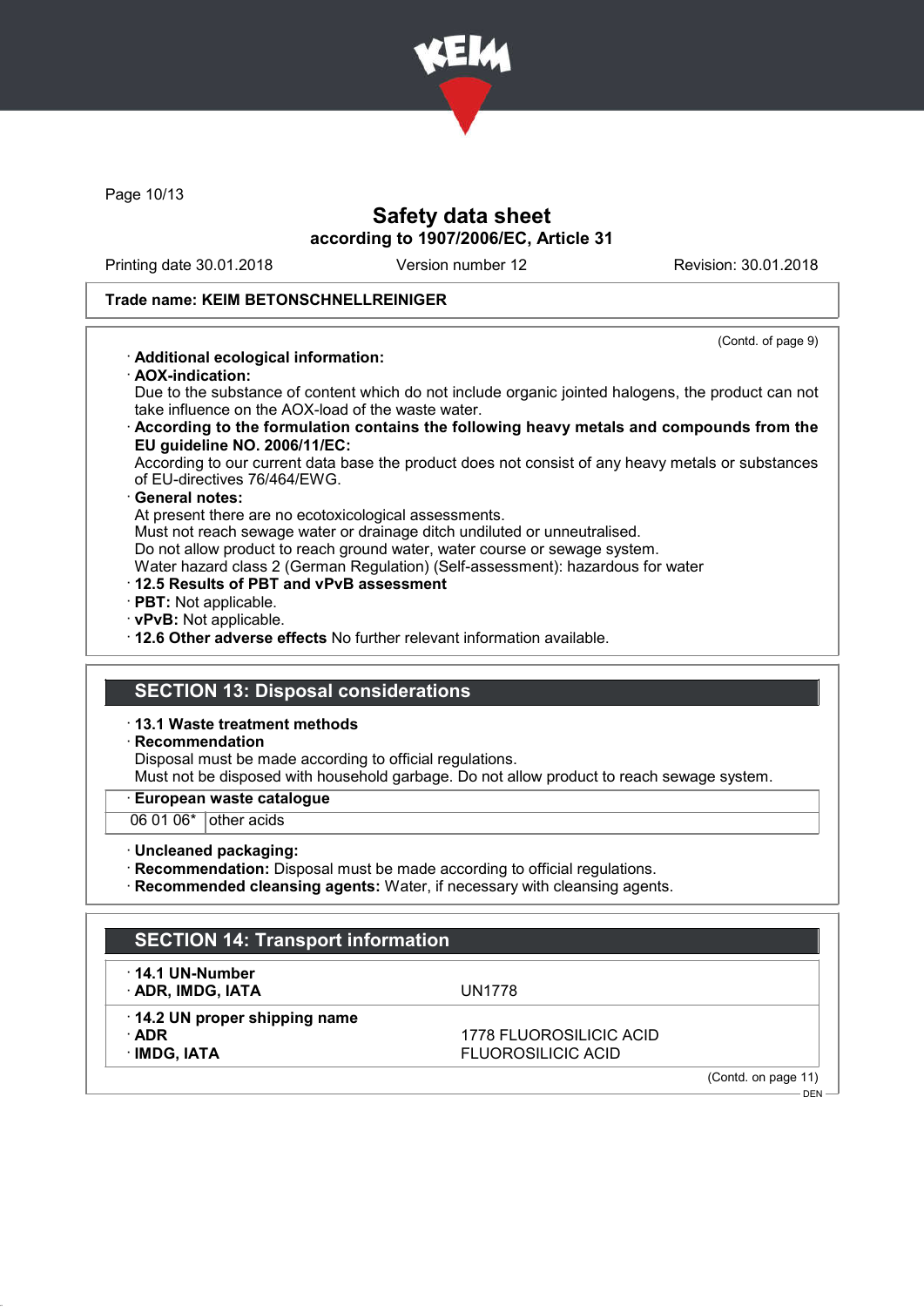

Page 11/13

## Safety data sheet according to 1907/2006/EC, Article 31

Printing date 30.01.2018 Version number 12 Revision: 30.01.2018

Trade name: KEIM BETONSCHNELLREINIGER

| 14.3 Transport hazard class(es)<br>· ADR, IMDG, IATA<br>· Class<br>8 Corrosive substances.<br>· Label<br>8<br>14.4 Packing group<br>· ADR, IMDG, IATA<br>$\mathbf{II}$<br>14.5 Environmental hazards:<br><b>No</b><br>· Marine pollutant:<br>14.6 Special precautions for user<br>Warning: Corrosive substances.<br>· Danger code (Kemler):<br>80<br>· EMS Number:<br>$F-A, S-B$<br><b>Segregation groups</b><br>Acids<br>· Stowage Category<br>A<br>14.7 Transport in bulk according to Annex II<br>of Marpol and the IBC Code<br>Not applicable.<br>· Transport/Additional information:<br>metal corrosive<br>$\cdot$ ADR<br>1 <sub>L</sub><br>· Limited quantities (LQ)<br><b>Excepted quantities (EQ)</b><br>Code: E2<br>Maximum net quantity per inner packaging: 30 ml<br>· Transport category<br>2<br>E<br>· Tunnel restriction code<br>∙IMDG<br>· Limited quantities (LQ)<br>1 <sub>L</sub><br><b>Excepted quantities (EQ)</b><br>Code: E2<br>Maximum net quantity per inner packaging: 30 ml |                          | (Contd. of page 10)                              |
|-------------------------------------------------------------------------------------------------------------------------------------------------------------------------------------------------------------------------------------------------------------------------------------------------------------------------------------------------------------------------------------------------------------------------------------------------------------------------------------------------------------------------------------------------------------------------------------------------------------------------------------------------------------------------------------------------------------------------------------------------------------------------------------------------------------------------------------------------------------------------------------------------------------------------------------------------------------------------------------------------------|--------------------------|--------------------------------------------------|
|                                                                                                                                                                                                                                                                                                                                                                                                                                                                                                                                                                                                                                                                                                                                                                                                                                                                                                                                                                                                       |                          |                                                  |
|                                                                                                                                                                                                                                                                                                                                                                                                                                                                                                                                                                                                                                                                                                                                                                                                                                                                                                                                                                                                       |                          |                                                  |
|                                                                                                                                                                                                                                                                                                                                                                                                                                                                                                                                                                                                                                                                                                                                                                                                                                                                                                                                                                                                       |                          |                                                  |
|                                                                                                                                                                                                                                                                                                                                                                                                                                                                                                                                                                                                                                                                                                                                                                                                                                                                                                                                                                                                       |                          |                                                  |
|                                                                                                                                                                                                                                                                                                                                                                                                                                                                                                                                                                                                                                                                                                                                                                                                                                                                                                                                                                                                       |                          |                                                  |
|                                                                                                                                                                                                                                                                                                                                                                                                                                                                                                                                                                                                                                                                                                                                                                                                                                                                                                                                                                                                       |                          |                                                  |
|                                                                                                                                                                                                                                                                                                                                                                                                                                                                                                                                                                                                                                                                                                                                                                                                                                                                                                                                                                                                       |                          |                                                  |
|                                                                                                                                                                                                                                                                                                                                                                                                                                                                                                                                                                                                                                                                                                                                                                                                                                                                                                                                                                                                       |                          |                                                  |
|                                                                                                                                                                                                                                                                                                                                                                                                                                                                                                                                                                                                                                                                                                                                                                                                                                                                                                                                                                                                       |                          |                                                  |
|                                                                                                                                                                                                                                                                                                                                                                                                                                                                                                                                                                                                                                                                                                                                                                                                                                                                                                                                                                                                       |                          |                                                  |
|                                                                                                                                                                                                                                                                                                                                                                                                                                                                                                                                                                                                                                                                                                                                                                                                                                                                                                                                                                                                       |                          | Maximum net quantity per outer packaging: 500 ml |
|                                                                                                                                                                                                                                                                                                                                                                                                                                                                                                                                                                                                                                                                                                                                                                                                                                                                                                                                                                                                       |                          |                                                  |
|                                                                                                                                                                                                                                                                                                                                                                                                                                                                                                                                                                                                                                                                                                                                                                                                                                                                                                                                                                                                       |                          | Maximum net quantity per outer packaging: 500 ml |
|                                                                                                                                                                                                                                                                                                                                                                                                                                                                                                                                                                                                                                                                                                                                                                                                                                                                                                                                                                                                       | · UN "Model Regulation": | UN 1778 FLUOROSILICIC ACID, 8, II                |

# SECTION 15: Regulatory information

- · 15.1 Safety, health and environmental regulations/legislation specific for the substance or mixture
- · Labelling according to Regulation (EC) No 1272/2008

For information on labelling please refer to section 2 of this document.

(Contd. on page 12)

<sup>-</sup> DEN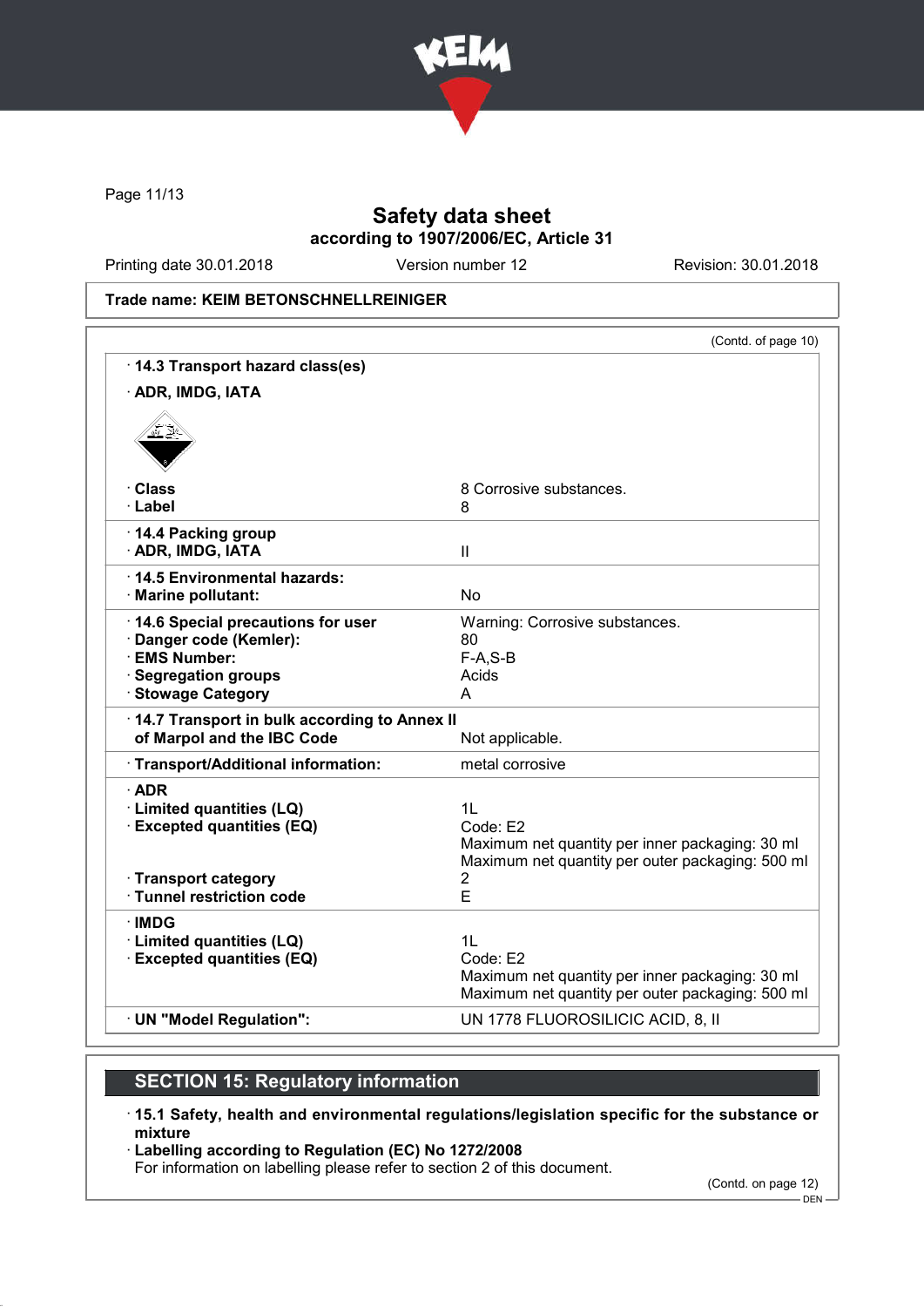

Page 12/13

## Safety data sheet according to 1907/2006/EC, Article 31

Printing date 30.01.2018 Version number 12 Revision: 30.01.2018

#### Trade name: KEIM BETONSCHNELLREINIGER

(Contd. of page 11)

· Directive 2012/18/EU

· Named dangerous substances - ANNEX I None of the ingredients is listed.

· National regulations:

· Waterhazard class: Water hazard class 2 (Self-assessment): hazardous for water.

· Other regulations, limitations and prohibitive regulations

· Substances of very high concern (SVHC) according to REACH, Article 57 not applicable

· Product-Code/Giscode: GF50

· 15.2 Chemical safety assessment: A Chemical Safety Assessment has not been carried out.

## SECTION 16: Other information

This information is based on our present knowledge. However, this shall not constitute a guarantee for any specific product features and shall not establish a legally valid contractual relationship.

#### **Relevant phrases**

H225 Highly flammable liquid and vapour.

H300 Fatal if swallowed.

H302 Harmful if swallowed.

H310 Fatal in contact with skin.

H314 Causes severe skin burns and eye damage.

H318 Causes serious eye damage.

H319 Causes serious eye irritation.

H330 Fatal if inhaled.

· Department issuing SDS: KEIMFARBEN Germany, Product safety department Abbreviations and acronyms:

ADR: Accord européen sur le transport des marchandises dangereuses par Route (European Agreement concerning the International Carriage of Dangerous Goods by Road) IMDG: International Maritime Code for Dangerous Goods IATA: International Air Transport Association GHS: Globally Harmonised System of Classification and Labelling of Chemicals EINECS: European Inventory of Existing Commercial Chemical Substances ELINCS: European List of Notified Chemical Substances CAS: Chemical Abstracts Service (division of the American Chemical Society) TRGS: Technische Regeln für Gefahrstoffe (Technical Rules for Dangerous Substances, BAuA, Germany) DNEL: Derived No-Effect Level (REACH) PNEC: Predicted No-Effect Concentration (REACH) LC50: Lethal concentration, 50 percent LD50: Lethal dose, 50 percent PBT: Persistent, Bioaccumulative and Toxic SVHC: Substances of Very High Concern vPvB: very Persistent and very Bioaccumulative AGW: Arbeitsplatzgrenzwert (Germany) EC10: Effective concentration at 10% mortality rate. EC50: Half maximal effective concentration. LC10: Lethal concentration at 10% mortality rate. NOEC: No observed effect concentration. REACH: Registration, Evaluation and Authorisation of Chemicals (Regulation (EC) No.1907/2006) Flam. Liq. 2: Flammable liquids – Category 2 Acute Tox. 2: Acute toxicity – Category 2 Acute Tox. 4: Acute toxicity – Category 4 Acute Tox. 1: Acute toxicity – Category 1 Skin Corr. 1A: Skin corrosion/irritation – Category 1A

(Contd. on page 13)

DEN